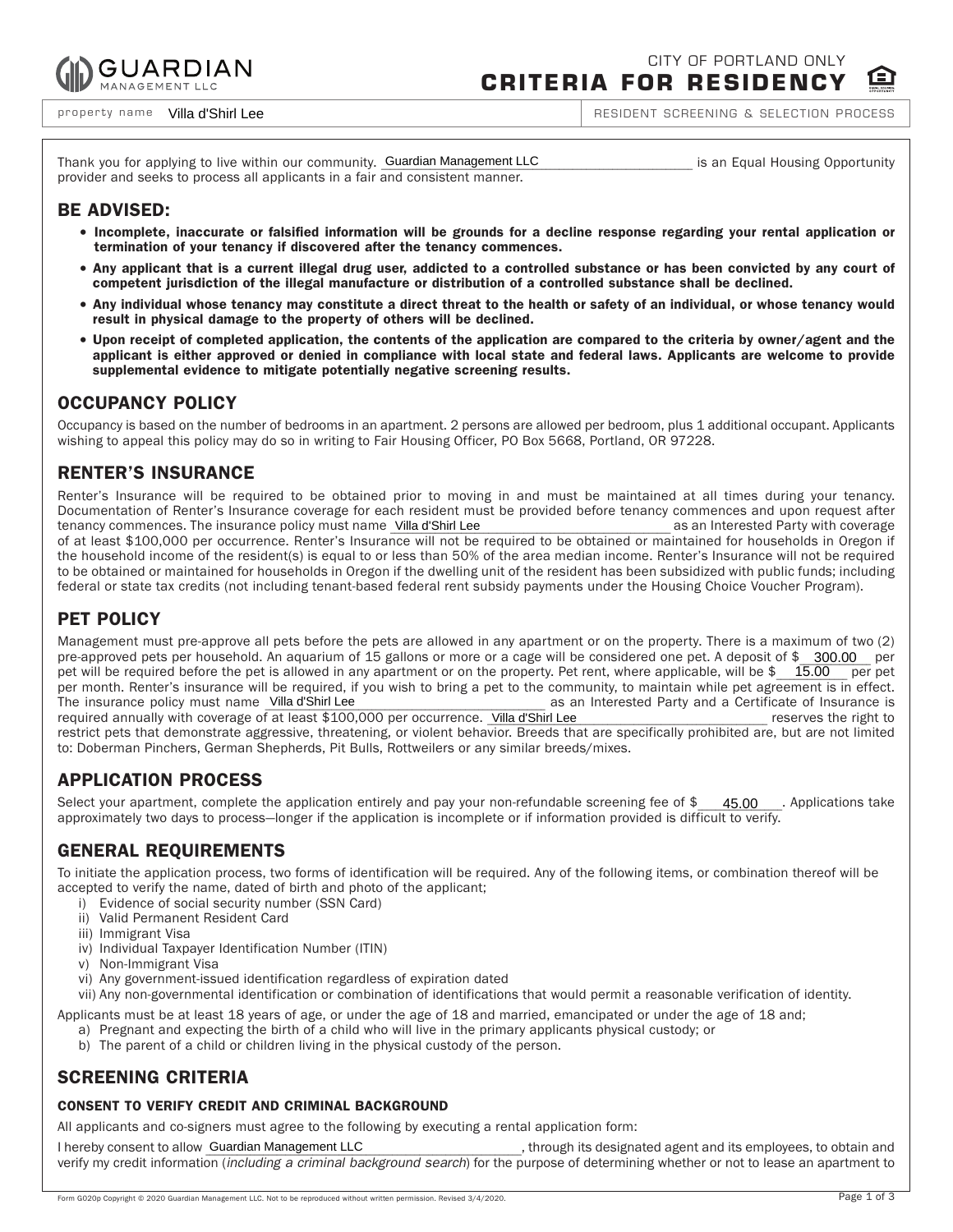me. I understand that should I lease an apartment, \_\_\_\_\_\_\_\_\_\_\_\_\_\_\_\_\_\_\_\_\_\_\_\_\_\_\_\_\_\_\_\_\_\_\_\_\_\_\_\_\_\_\_\_\_\_\_\_\_\_\_\_\_\_\_\_\_\_\_\_\_\_\_\_\_\_\_\_\_\_\_ and its agent shall have a continuing Guardian Management LLC right to review my credit information, rental application, and criminal background, payment history and occupancy history for account review purposes and for improving application methods.

### SCORING OF YOUR CONSUMER CREDIT REPORT

#### Guardian Management LLC

\_\_\_\_\_\_\_\_\_\_\_\_\_\_\_\_\_\_\_\_\_\_\_\_\_\_\_\_\_\_\_\_\_\_\_\_\_\_\_\_\_\_\_\_\_\_\_\_\_\_\_\_\_\_\_\_\_\_\_\_\_\_\_\_\_\_\_\_\_\_\_ uses an empirically derived, statistically sound, credit scoring system to evaluate your consumer credit report. Credit scoring is based on real data and statistics, so it treats all applicants objectively. Your consumer credit report contains information about you and your credit experiences, such as your bill-payment history, the number and type of accounts that you have, late payments, collection actions, outstanding debt, and the age of your accounts. Using a statistical program, we compare this information to the credit performance of other applicants with similar profiles which allows us to predict how likely it is that you will pay your rent in a timely manner and fulfill your other lease obligations. If you would like information regarding how to improve your credit score, please let us know, and we will provide you with more detailed information regarding this process. Based upon your credit score, your application will either be accepted, rejected or accepted with conditions—possibly resulting in an elevated security deposit. If your application is rejected or is accepted with conditions, you will be given the name, address and telephone number of the consumer reporting agencies which provided your consumer information to us. An applicant rejected for unsatisfactory credit is encouraged to obtain a copy of the credit report, correct any erroneous information that may be on the report and submit a new application to this community for further consideration.

#### CRIMINAL CONVICTION CRITERIA

Upon receipt of the Rental Application and screening fee, Owner/Agent will conduct a search of public records to determine whether applicant or any proposed resident or occupant has a "Conviction" (which means: charges pending as of the date of the application; a conviction; a guilty plea; or no contest plea), for any of the following crimes as provided in ORS 90.303(3): drug-related crime; person crime; sex offense; crime involving financial fraud, including identity theft and forgery; or any other crime if the conduct for which applicant was convicted or is charged is of a nature that would adversely affect property of the landlord or a tenant or the health, safety or right of peaceful enjoyment of the premises of residents, the landlord or the landlord's agent. Owner/Agent will not consider a previous arrest that did not result in a Conviction or expunged records.

If applicant, or any proposed occupant, has a Conviction in their past which would disqualify them under these criteria, and desires to submit additional information to Owner/Agent along with the application so Owner/Agent can engage in an individualized assessment (described below) upon receipt of the results of the public records search and prior to a denial, applicant should do so. Otherwise, applicant may request the review process after denial as set forth below, however, see item (c) under "Criminal Conviction Review Process" below regarding holding the unit.

A single Conviction for any of the following, subject to the results of any review process, shall be grounds for denial of the Rental Application.

- a) Felonies involving: murder, manslaughter, arson, rape, kidnapping, child sex crimes, or manufacturing or distribution of a controlled substance.
- b) Felonies not listed above involving: drug-related crime; person crime; sex offense; crime involving financial fraud, including identity theft and forgery; or any other crime if the conduct for which applicant was convicted or is charged is of a nature that would adversely affect property of the landlord or a tenant or the health, safety or right of peaceful enjoyment of the premises of the residents, the landlord or the landlord's agent, where the date of disposition has occurred in the last 7 years.
- c) Misdemeanors involving: drug related crimes, person crimes, sex offenses, domestic violence, violation of a restraining order, stalking, weapons, criminal impersonation, possession of burglary tools, financial fraud crimes, where the date of disposition has occurred in the last 5 years.
- d) Misdemeanors not listed above involving: theft, criminal trespass, criminal mischief, property crimes or any other crime if the conduct for which applicant was convicted or is charged is of a nature that would adversely affect property of the landlord or a tenant or the health, safety or right of peaceful enjoyment of the premises of the residents, the landlord or the landlord's agent, where the date of disposition has occurred in the last 3 years.
- e) Conviction of any crime that requires lifetime registration as a sex offender will result in denial.

### Criminal Conviction Review Process.

Owner/Agent will engage in an individualized assessment of the applicant's, or other proposed occupant's, Convictions if: (1) Applicant has submitted supporting documentation prior to the public records search; or (2) applicant is denied based on failure to satisfy these criminal criteria and has submitted a written request along with supporting documentation.

Supporting documentation MUST include:

- <sup>=</sup> Proof of employment or other income; and
- a statement from the applicant; as well as one of the following:
	- i) Letter from parole or probation officer; or
		- ii) Letter from caseworker, therapist, counselor; or
		- iii) Certifications of various treatments/rehab programs;

#### Owner/Agent will:

- (a) Consider relevant individualized evidence of mitigating factors, which may include: the facts or circumstances surrounding the criminal conduct; the age of the convicted person at the time of the conduct; time since the criminal conduct; time since release from incarceration or completion of parole; evidence that the individual has maintained a good tenant history before and/or after the conviction or conduct; and evidence of rehabilitation efforts. Owner/Agent may request additional information and may consider whether there have been multiple Convictions as part of this process.
- (b) Notify applicant of the results of Owner/Agent's review within a reasonable time after receipt of all required information.
- (c) Hold the unit for which the application was received for a reasonable time under all the circumstances to complete the review unless prior to receipt of applicant's written request (if made after denial) the unit was committed to another applicant.

#### RENTAL SCORE

All applications are submitted to **Screeners**, a third-party rental applicant screening company. All Applications are evaluated based on a rental scoring system. Rental scoring is based on real data and statistical data such as payment history, quantity and type of accounts,